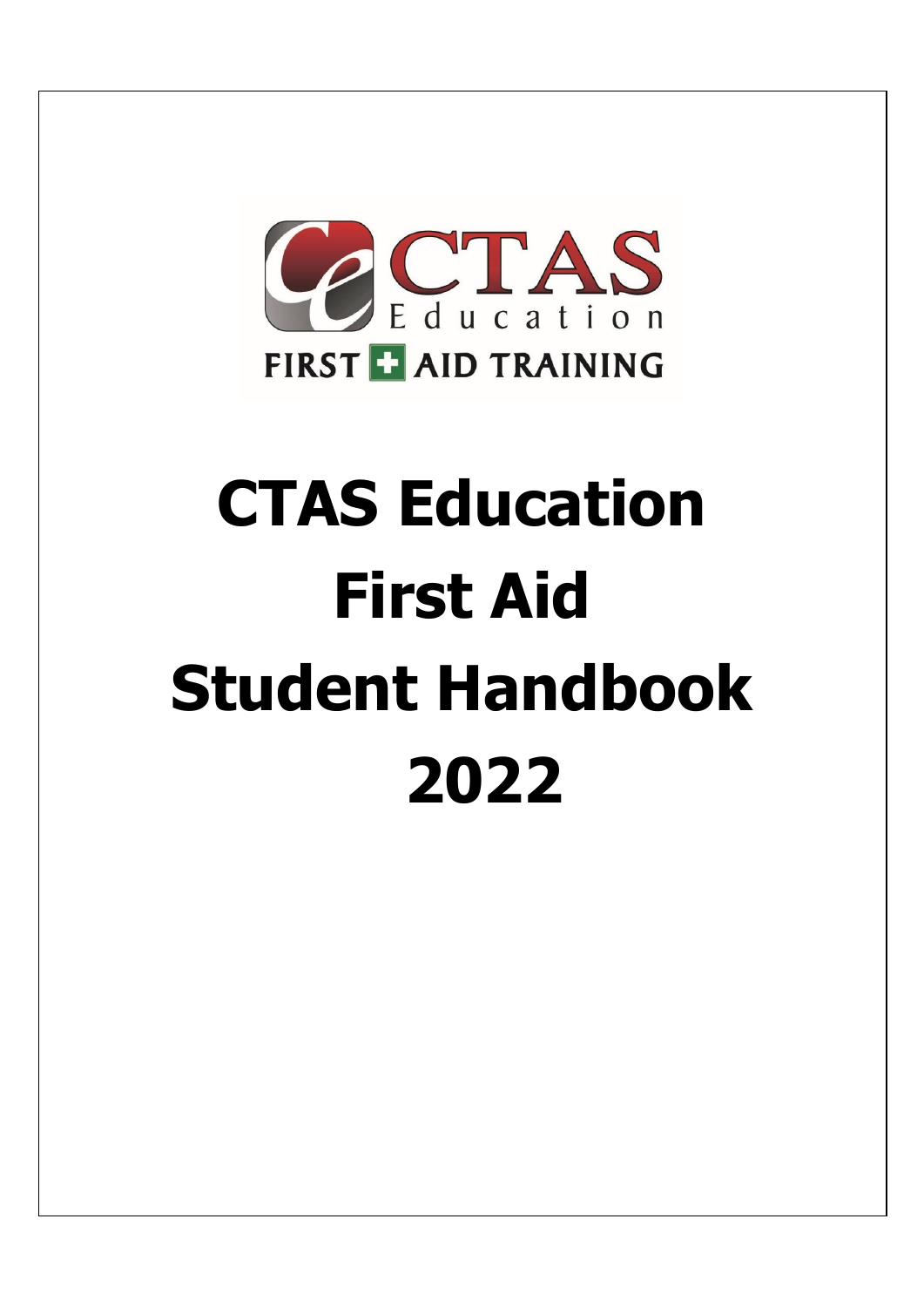# **Handbook Disclaimer**

This Handbook contains information that is correct at the time of printing. Changes to legislation and/or CTAS Education policy may impact on the currency of information included. CTAS Education reserves the right to vary and update information without notice. You are advised to seek any changed information and/or updates from your first aid course coordinator or by contacting CTAS Head Office.

This handbook has been prepared as a resource to assist students to understand their obligations and also, those of CTAS Education. Please carefully read through the information contained in this guide. All first aid students need to read, understand, be familiar with, and follow the policies and procedures outlined in this Handbook. Any queries can be directed to:

## **CTAS Education**

**PH: (08) 9350 9222** 

**RTO Manager- Jenna Simmons:** j.simmons@ctas.wa.edu.au

**Student Services Manager- Deborah Butt:** d.butt@ctas.wa.edu.au

**First Aid Training Coordinator- Melissa Yule:** firstaid@ctas.wa.edu.au

| Owner                           |    | Creation Date: | <b>CTAS Education</b>        | Version | Page 2 of 19 |
|---------------------------------|----|----------------|------------------------------|---------|--------------|
| <b>CTAS</b><br><b>Education</b> | ΙD | 22/03/2022     | <b>First Aid</b>             | 8.1     |              |
| 51849                           |    |                | <b>Student Handbook 2022</b> |         |              |
| ABN: 54 127 621 167             |    |                |                              |         |              |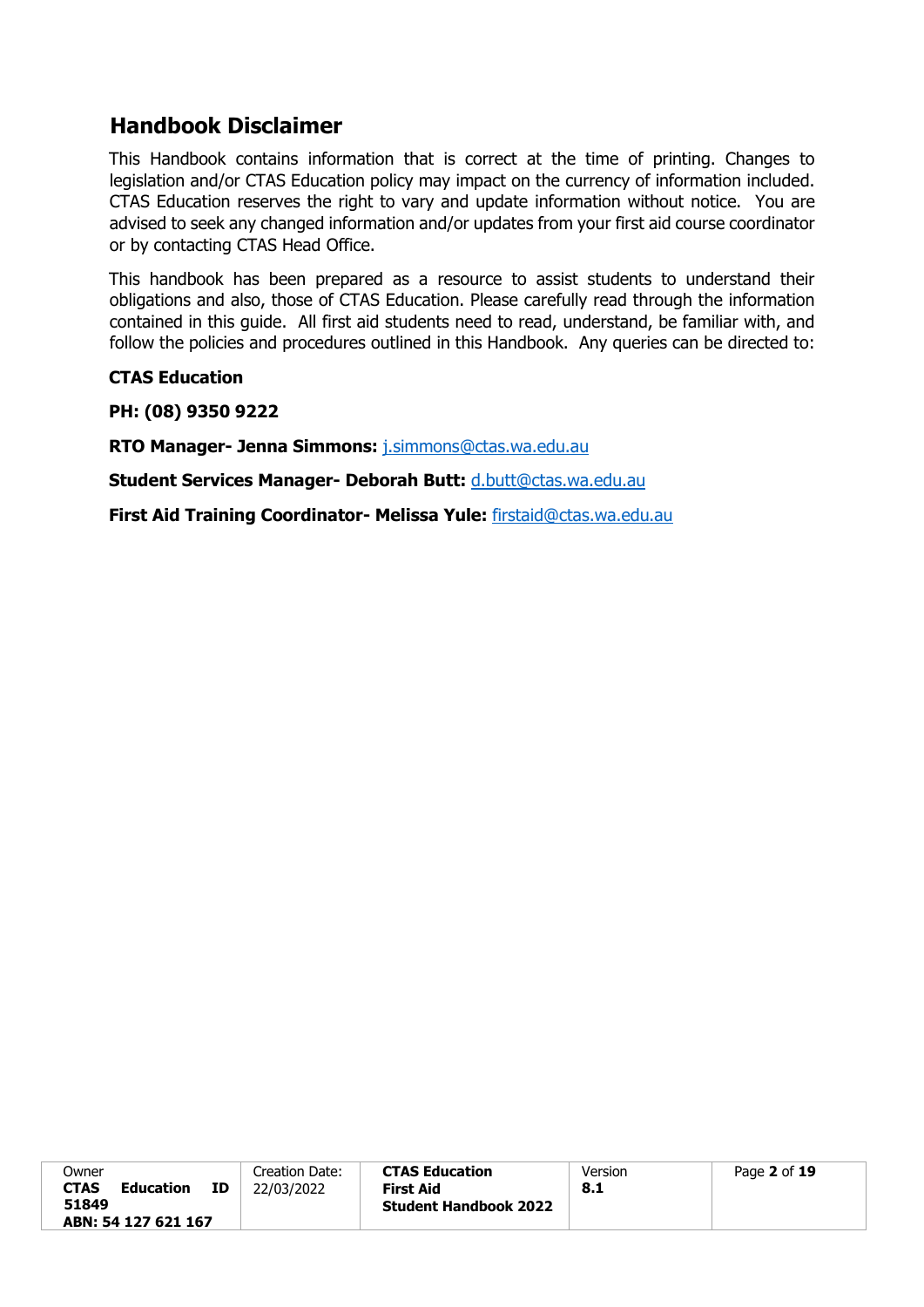# **Important Course Provider Details**

**Registered Training Organisation (RTO) Details:** 

Head Office: **CTAS Education** 

**National Provider Number: 51849** 

 **Address: 8A Babel Rd, Welshpool WA 6106**

**Postal Address: PO Box 353, Cannington, WA 6987** 

**T (08) 9350 9222** 

**E** firstaid@ctas.wa.edu.au

**W** [www.ctas.wa.edu.au](http://www.ctas.wa.edu.au/)

# **Your Details:**

| Name:                                      |              |
|--------------------------------------------|--------------|
| Address:                                   |              |
| Phone contact:                             |              |
| Email:                                     |              |
| Course of study:                           |              |
| My First Aid Training<br>Coordinator name: | Melissa Yule |

# **Copyright Notice**

© CTAS Education

WA Australia, 2022 Copyright protects this publication

| Owner                           | Creation Date: | <b>CTAS Education</b>        | Version | Page 3 of 19 |
|---------------------------------|----------------|------------------------------|---------|--------------|
|                                 |                |                              |         |              |
| ΙD                              |                |                              |         |              |
| <b>CTAS</b><br><b>Education</b> | 22/03/2022     | <b>First Aid</b>             | 8.1     |              |
|                                 |                |                              |         |              |
| 51849                           |                | <b>Student Handbook 2022</b> |         |              |
|                                 |                |                              |         |              |
| ABN: 54 127 621 167             |                |                              |         |              |
|                                 |                |                              |         |              |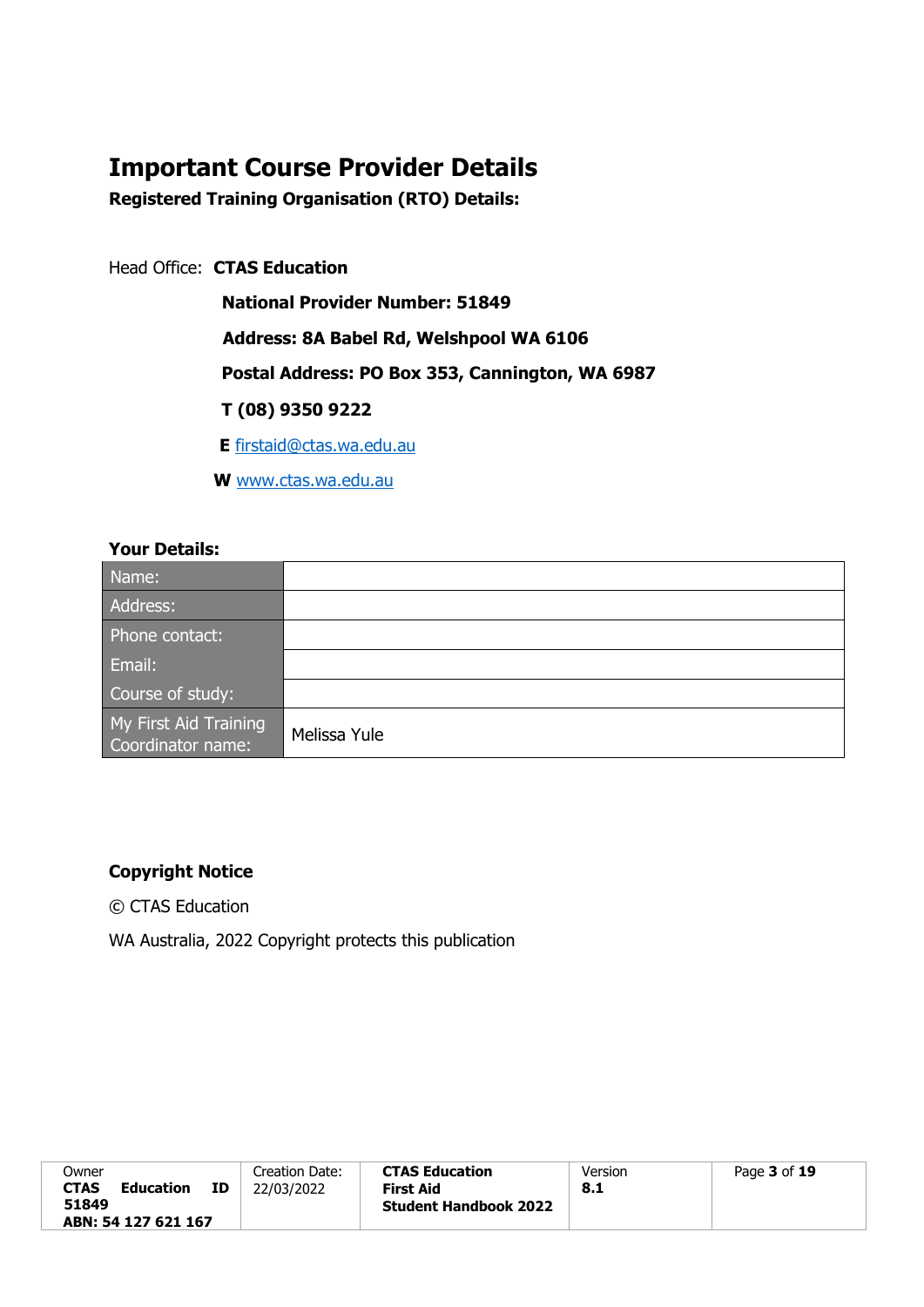# <span id="page-3-0"></span>**Table of Contents**

| Owner<br><b>CTAS</b><br>ΙD<br>Education<br>51849<br>ABN: 54 127 621 167 | Creation Date:<br>22/03/2022 | <b>CTAS Education</b><br>First Aid<br><b>Student Handbook 2022</b> | Version<br>8.1 | Page 4 of 19 |
|-------------------------------------------------------------------------|------------------------------|--------------------------------------------------------------------|----------------|--------------|
|-------------------------------------------------------------------------|------------------------------|--------------------------------------------------------------------|----------------|--------------|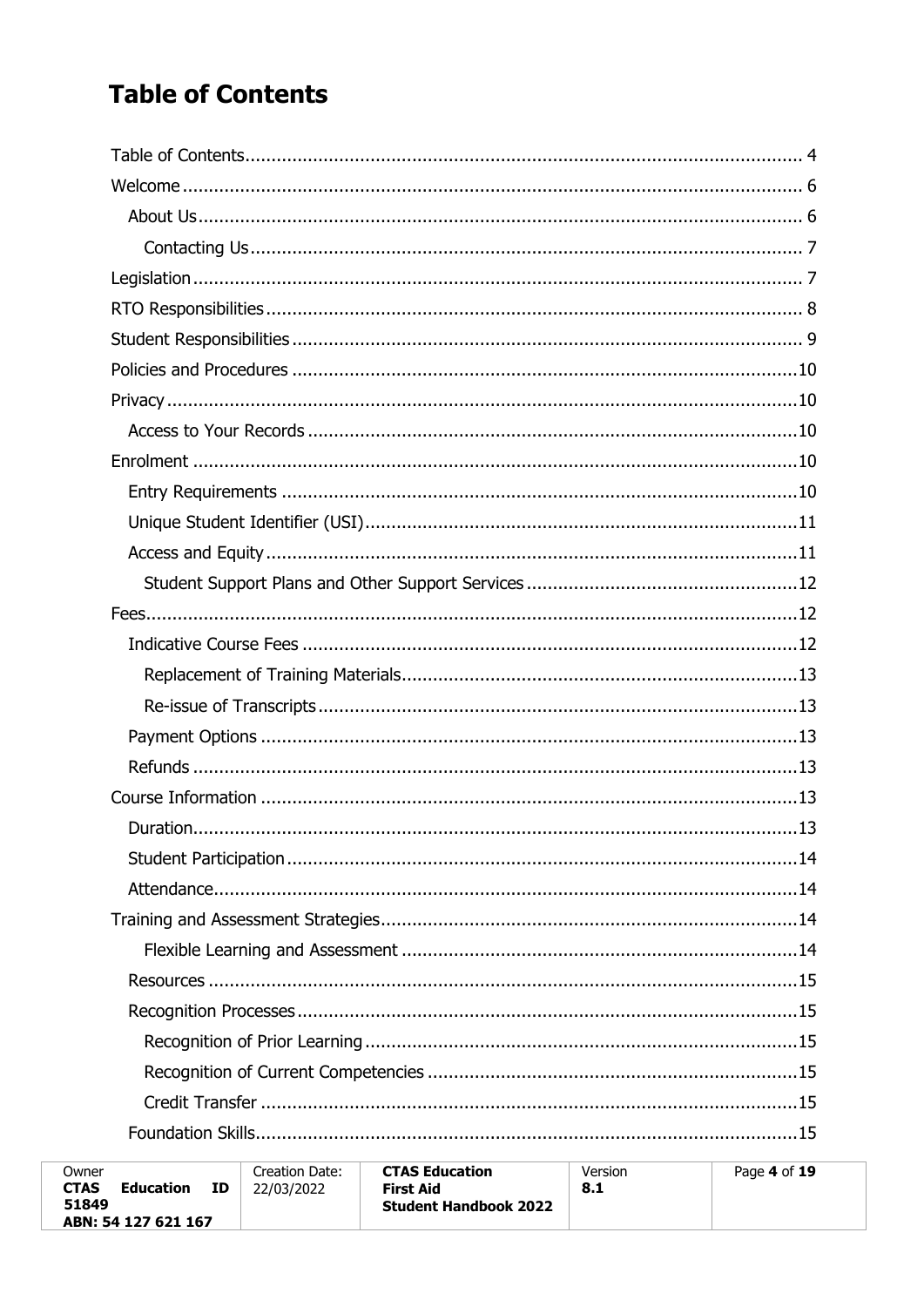| Owner<br>CTAS<br>Education<br>ΙD<br>51849 | Creation Date:<br>22/03/2022 | <b>CTAS Education</b><br><b>First Aid</b><br><b>Student Handbook 2022</b> | Version<br>- 8.1 | Page 5 of 19 |
|-------------------------------------------|------------------------------|---------------------------------------------------------------------------|------------------|--------------|
| ABN: 54 127 621 167                       |                              |                                                                           |                  |              |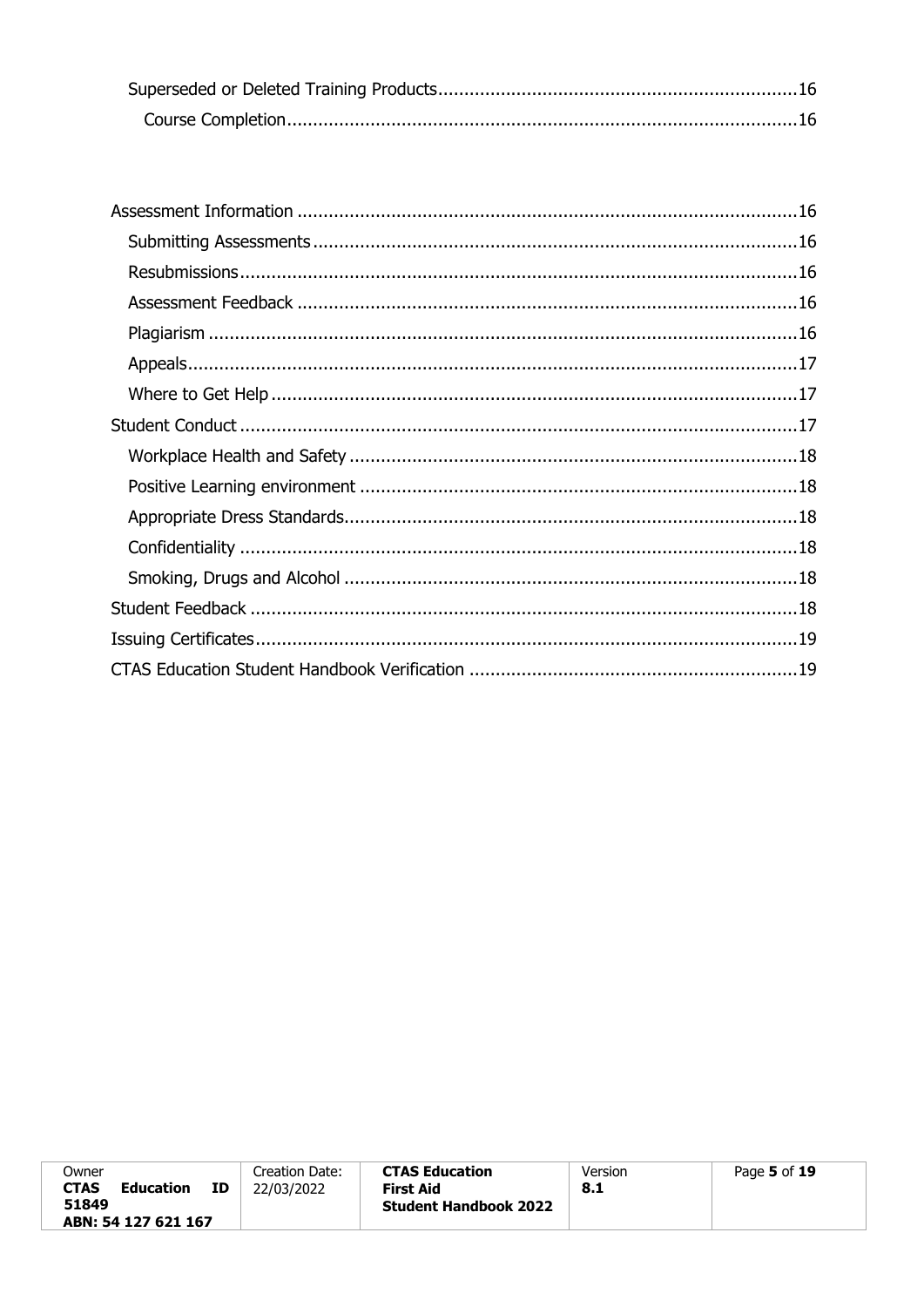# <span id="page-5-0"></span>**Welcome**

Congratulations on your choice to undertake first aid training with CTAS Education. We look forward to working with you.

# **Our mission is to inspire and empower Early Childhood educators by sharing our knowledge, skills and expertise through high quality personalised training.**

# **Our vision is to be the pre-eminent training provider for the Education and Care sector.**

At CTAS Education, we are all passionate and committed early childhood professionals, who understand what it is like to work within the industry. We are training to give back our knowledge and experience to others who can use it. We are aware that early childhood education is a "hands on" profession and we have ensured our training focuses on this where possible. We believe that it is more beneficial to endeavour to teach students skills and knowledge, rather than "ticking and flicking", so that we create great early childhood educators who have the skills and knowledge to give children the care they deserve.

Every student is important and an individual in our eyes, and therefore is treated that way. All staff, at all levels, are approachable and can be contacted at any time to discuss any issues or questions you may have.

We hope that you enjoy your training experience with CTAS Education, and we welcome all feedback to help us improve in everything we do.

# <span id="page-5-1"></span>**About Us**

As a Registered Training Organisation (RTO) we deliver nationally recognised qualifications in:

- Certificate III in Early Childhood Education and Care
- Diploma of Early Childhood Education and Care
- Certificate IV in School Aged Education and Care
- CPR unit of competence: HLTAID009- Provide cardiopulmonary resuscitation (Approval Pending)
- First Aid unit of competence: HLTAID012- Provide an emergency first aid response in an education and care setting (Approval Pending)

We have been delivering training in the Education and Care industry since 2008.

In Australia, only Registered Training Organisations can issue nationally recognised qualifications. Our RTO provider code is 51849

| <b>CTAS Education Management Team</b> |                                 |                          |  |  |
|---------------------------------------|---------------------------------|--------------------------|--|--|
| Jenna Simmons                         | RTO Manager                     | j.simmons@ctas.wa.edu.au |  |  |
| Deborah Butt                          | <b>Student Services Manager</b> | d.butt@ctas.wa.edu.au    |  |  |

| Owner                    |    | Creation Date: | <b>CTAS Education</b>        | Version | Page 6 of 19 |
|--------------------------|----|----------------|------------------------------|---------|--------------|
| <b>CTAS</b><br>Education | ΙD | 22/03/2022     | <b>First Aid</b>             | 8.1     |              |
| 51849                    |    |                | <b>Student Handbook 2022</b> |         |              |
| ABN: 54 127 621 167      |    |                |                              |         |              |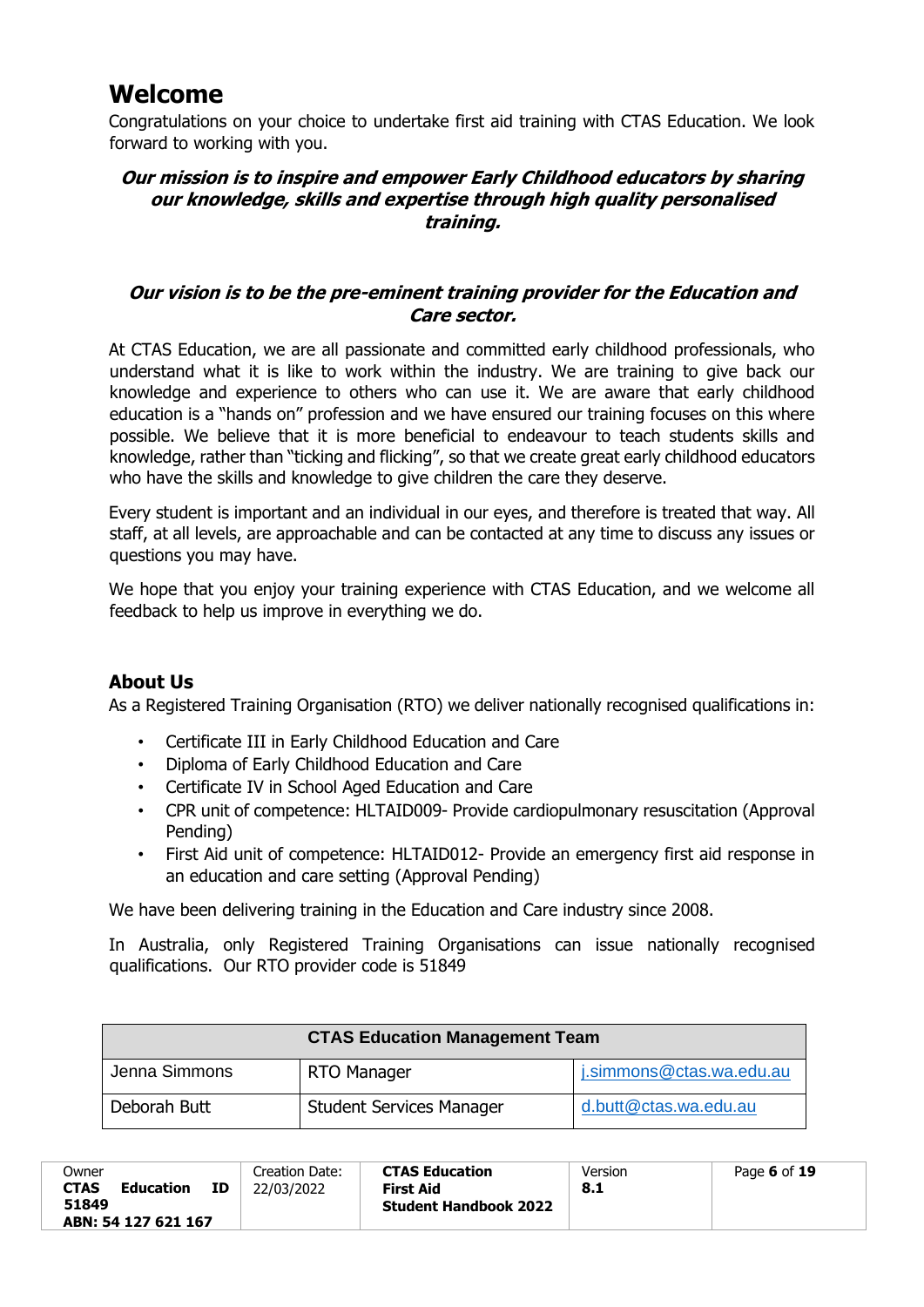# <span id="page-6-0"></span>**Contacting Us**

Your first point of contact will be your assigned First Aid Training Coordinator. Please note that our First Aid Training Coordinator may be external to the office due to delivery of courses and may not be able to take your call but if you leave a message they will call you back or you can email. For urgent matters please phone CTAS Education Head Office (08) 9350 9222.

| <b>First Aid Training Coordinator</b> | Email                   | Phone        |
|---------------------------------------|-------------------------|--------------|
| Melissa Yule                          | firstaid@ctas.wa.edu.au | 0452 137 857 |

# <span id="page-6-1"></span>**Legislation**

As an RTO, CTAS Education is required to adhere to legislation designed to uphold the integrity of nationally recognised qualifications. This includes:

- the Standards for Registered Training Organisations (RTOs) 2015
- National Vocational Education and Training Regulator Act 2011

Additionally, CTAS Education abides by a range of other legal requirements at a State and Commonwealth level including, but not limited to:

- Anti-discrimination
- Apprenticeships and Traineeships
- Children and Young People
- Copyright
- Corporations
- Employment and Workplace Relations
- Equal Opportunity
- Fair Work (including harassment and bullying)
- Privacy and Personal Information Protection
- Student Identifiers
- Workplace Health and Safety

CTAS Education is dedicated to following the provisions in the VET Quality Framework.

More information about these regulations and legal frameworks can be found at:

- [www.comlaw.gov.au](http://www.comlaw.gov.au/) which is the Australian Government website for Commonwealth Law
- [www.tac.wa.gov.au](http://www.tac.wa.gov.au/) [w](http://www.tac.wa.gov.au/)hich is the website for the regulator of Western Australia's vocational education and training (VET) sector

## **COVID-19 Vaccination:**

CTAS Education comply with the guidelines of Department of Health, WA. For more information, please visit:

[https://www.wa.gov.au/government/covid-19-coronavirus/covid-19-coronavirus-mandatory](https://www.wa.gov.au/government/covid-19-coronavirus/covid-19-coronavirus-mandatory-covid-19-vaccination-information)[covid-19-vaccination-information](https://www.wa.gov.au/government/covid-19-coronavirus/covid-19-coronavirus-mandatory-covid-19-vaccination-information)

| Owner                             |    | Creation Date: | <b>CTAS Education</b>                     | Version | Page 7 of 19 |
|-----------------------------------|----|----------------|-------------------------------------------|---------|--------------|
| <b>CTAS</b><br>Education<br>51849 | ΙD | 22/03/2022     | First Aid<br><b>Student Handbook 2022</b> | 8.1     |              |
| ABN: 54 127 621 167               |    |                |                                           |         |              |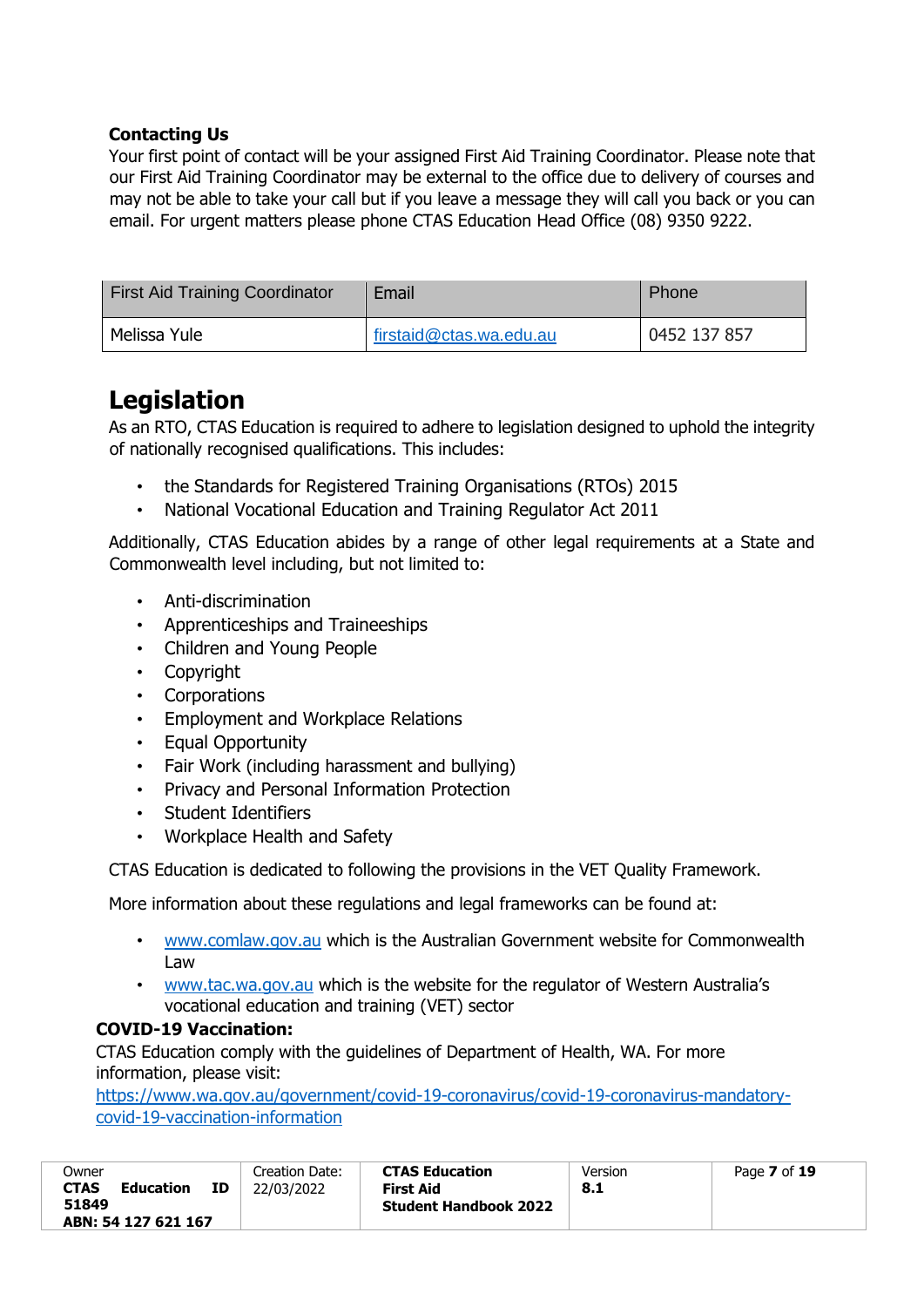# <span id="page-7-0"></span> **RTO Responsibilities**

As a Registered Training Organisation (RTO) CTAS Education is committed to the provision of high-quality training services to each student, in accordance with the requirements of the National Standards under which we operate.

These responsibilities include:

- CTAS Education is committed to ensuring that all students are treated fairly, ethically and without discrimination.
- CTAS Education will endeavour to ensure that no student is unfairly disadvantaged. This includes making reasonable adjustments to the training environment, resources, and delivery strategies to accommodate and support individual student's needs.
- CTAS Education will ensure a safe and comfortable learning environment is provided for all students.
- CTAS Education will engage in professionally responsible and ethical training and assessment practices.
- CTAS Education is required to respect the privacy and confidentiality of each student's details and personal information, as described in the Privacy Policy.
- CTAS Education is responsible for ensuring all students are provided with clear and accurate information about the services we offer.
- CTAS Education will ensure that students are regularly updated on training progress.
- CTAS Education is committed to only employing trainers who hold the required training and assessment and vocational qualifications and whom can demonstrate industry currency and vocational competency and are considered as experienced subject matter experts.
- CTAS Education is responsible for developing and using high quality training and assessment resources that have been developed in consultation with industry.
- CTAS Education will ensure that training products delivered by their trainers, meet the requirements of the Australian Qualifications Framework (AQF)
- CTAS Education will ensure that Credit Transfer (CT) and Recognition of Prior Learning (RPL) is made available to the learner wherever possible, as outlined in the CTAS Education Assessment Procedure.
- CTAS Education is required to continually review and evaluate systems, training products and services to ensure they are of a high standard.
- CTAS Education will welcome and actively seek student feedback as the basis for continuous improvement of systems, products, resources, and services provided.
- CTAS Education will provide a fair and equitable grievance and complaints process as outlined in the CTAS Education Grievance and Complaints Policy.
- CTAS Education is committed to upholding legislation and complying with all regulatory requirements relevant to the operation of our RTO.

| Owner<br><b>CTAS</b><br>ΙD<br>Education | Creation Date:<br>22/03/2022 | <b>CTAS Education</b><br><b>First Aid</b> | Version<br>8.1 | Page 8 of 19 |
|-----------------------------------------|------------------------------|-------------------------------------------|----------------|--------------|
| 51849<br>ABN: 54 127 621 167            |                              | <b>Student Handbook 2022</b>              |                |              |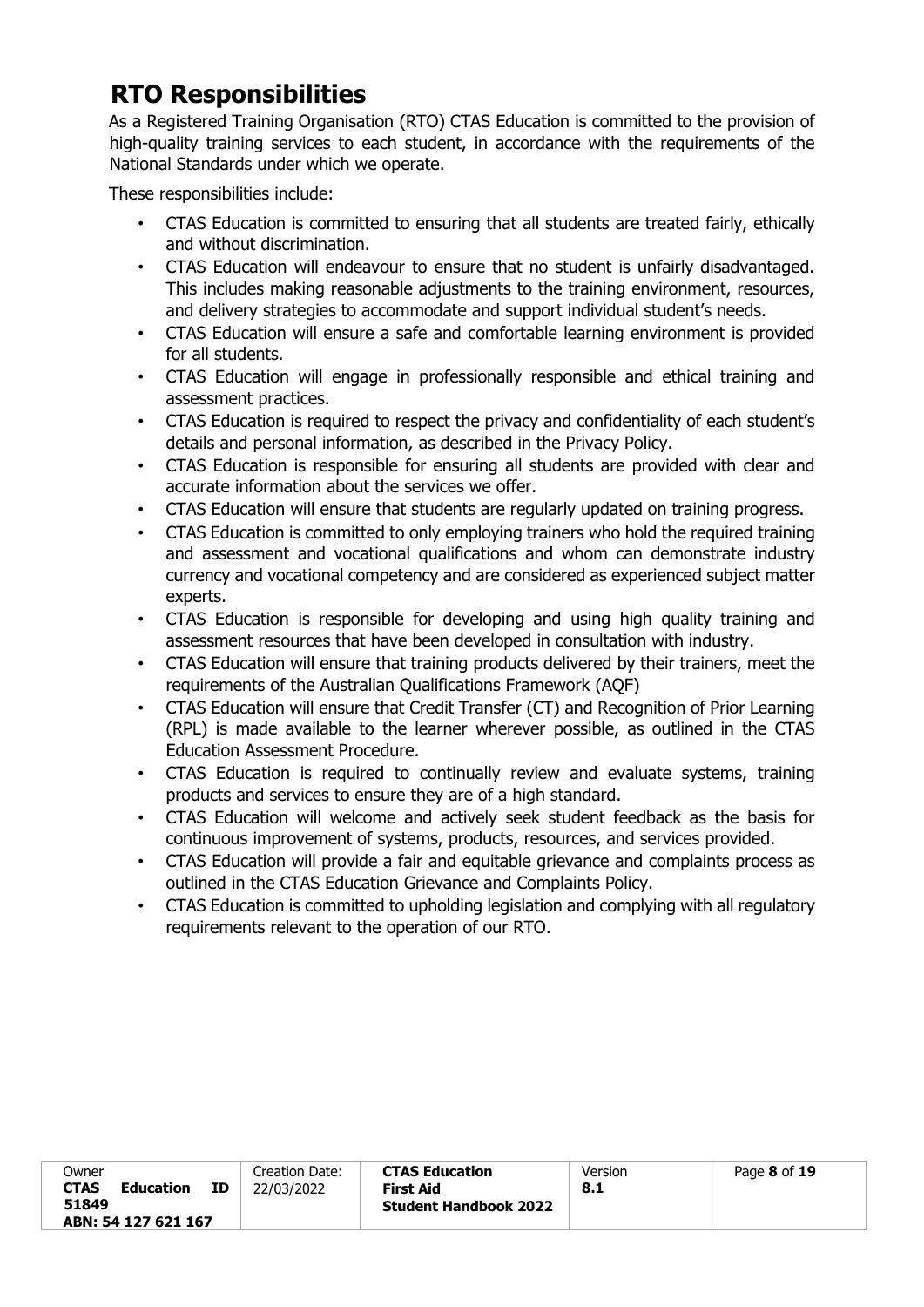# <span id="page-8-0"></span>**Student Responsibilities**

Students have certain responsibilities, which are intended to assist you in successfully completing your training with CTAS Education.

These responsibilities include:

- All students must ensure they wear appropriate comfortable clothing and footwear for moving, kneeling, bending and working on the floor. All students must ensure they are physical fitness to perform relevant CPR exercises and general manual handling activity.
- Students are required to advise the First Aid Training Coordinator upon enrolment of any special needs or considerations which requires modification to tasks completed. The First Aid Training Coordinator and student must work together to determine a reasonable adjustment that does not affect the final assessment outcomes of the units.
- Students sign the enrolment form and acknowledge that they are able to perform all tasks required for assessments, including kneeling on the floor to perform CPR tasks.
- Students are responsible for their own health and safety, if at any time a task is uncomfortable, the student should alert the trainer/assessor and work together to resolve the issue effectively.
- Students are required to prepare for, attend and actively participate in all classes that are scheduled.
- Students are required to report their inability to attend classes for any reason such as illness directly to the First Aid Training Coordinator or CTAS Education head office as soon as possible.
- Any missed or cancelled classes will need to be made up. Please consider that make up classes need to be rescheduled around existing classes.
- Students are expected to make satisfactory progress in their studies for each unit regardless of study mode. If a student is having difficulties in the progress of their study, they are expected to take all possible steps to improve their performance.
- Students are required to make all efforts to complete their assigned work and assessment tasks within the timeframes specified by the First Aid Training Coordinator. Delays in completing tasks will result in delays in training and assessment for you and your class.
- Students are responsible for all of their written tasks/assessments.
- Students are required to take responsibility for their training first aid handbooks once distributed, any lost or damaged books will not be replaced unless repurchased by the student.
- Students are required to demonstrate appropriate behaviour by working as a team with the First Aid Training Coordinator and CTAS Education staff and any other party involved in their training.
- Students are required to discuss any concerns that they may have with the First Aid Training Coordinator or the Student Services Manager at CTAS Education as soon as possible in order for the issue to be resolved effectively.
- <span id="page-8-1"></span>• Personal details (such as: name, address, phone numbers, email address) change during the length of the course of study, students are required to notify CTAS Education of any changes as they occur.

| Owner               |           |    | Creation Date: | <b>CTAS Education</b>        | Version | Page 9 of 19 |
|---------------------|-----------|----|----------------|------------------------------|---------|--------------|
| <b>CTAS</b>         | Education | ΙD | 22/03/2022     | <b>First Aid</b>             | 8.1     |              |
| 51849               |           |    |                | <b>Student Handbook 2022</b> |         |              |
| ABN: 54 127 621 167 |           |    |                |                              |         |              |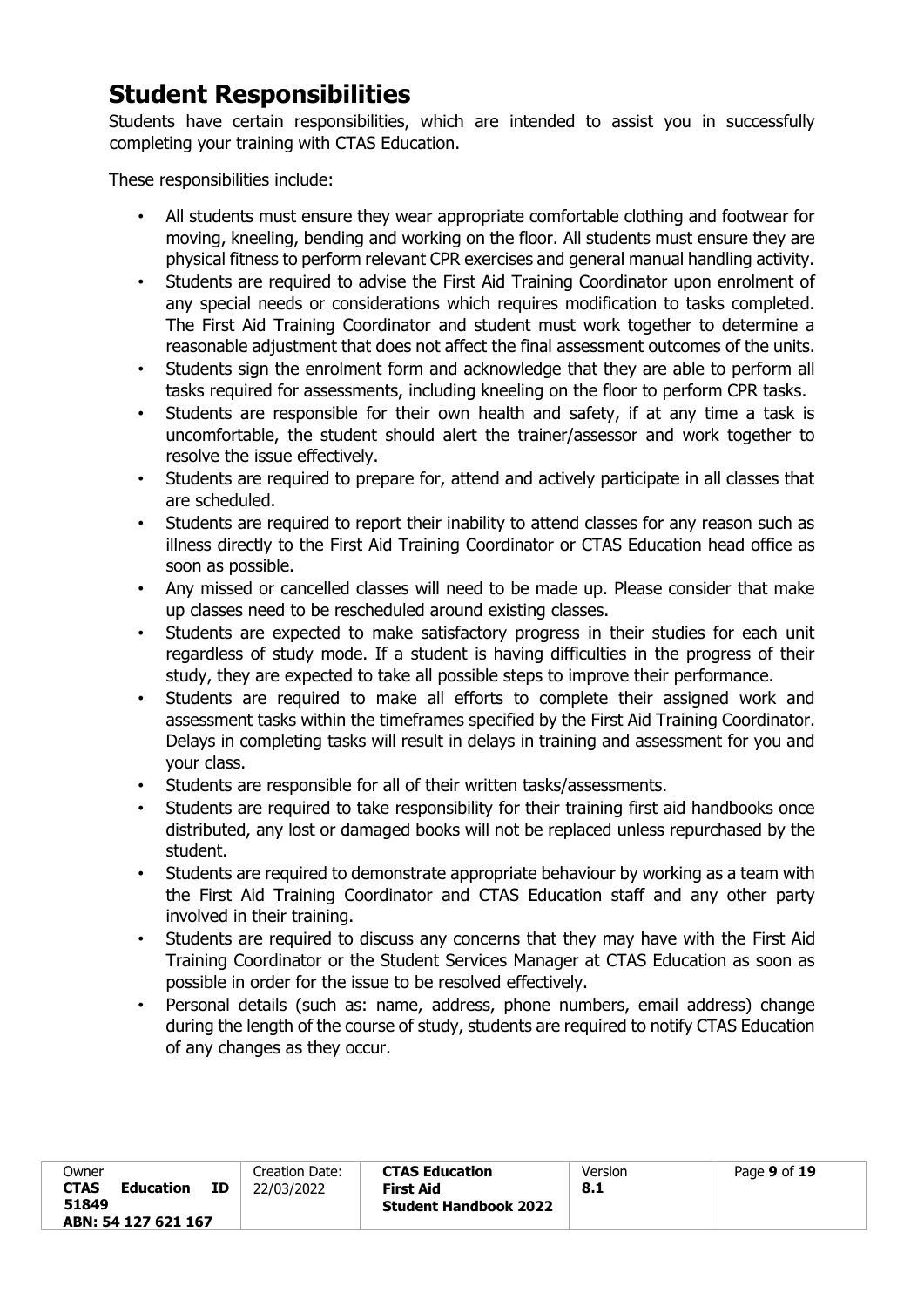# **Policies and Procedures**

Whilst some of our policies are outlined within this handbook, CTAS Education can provide a copy of specific policies upon request. Please contact CTAS Education Head Office on (08) 9350 9222 for more information. Some of our policies and procedures include:

- Access and Equity Policy
- Complaints, Grievances and Appeals Policy
- Marketing Policy
- Code of Conduct Policy
- Fees and Charges Policy
- Privacy Policy
- Workplace Health and Safety Policy D Educational Support Services Policy

# <span id="page-9-0"></span>**Privacy**

CTAS Education strongly supports the privacy and confidentiality of its students. Information is collected and stored in accordance with the Privacy Act 1988. Certain general, non-specific information such as location, gender, age and results may be passed on to agencies to inform future funding arrangements and/or statistical data gathering requirements.

We will not give out your information to any person or agency without your permission, unless we are required to do so by law.

# <span id="page-9-1"></span>**Access to Your Records**

If you wish to access your student information file, please direct your enquiry to [admin@ctas.wa.edu.au](mailto:admin@ctas.wa.edu.au)

# <span id="page-9-2"></span>**Enrolment**

For all First Aid courses you will be required to complete an enrolment form as well as completing a Language and Literacy (LLN) assessment. Note that enrolment is not confirmed until fees have been paid as agreed and you have supplied your USI. (Please refer to the USI section of this handbook for more information)

# <span id="page-9-3"></span>**Entry Requirements**

It is a requirement that the student is able to complete the LLN assessment without the support of another person, as there is expectation that you are able to read and write.

There are also physical requirements during this course, where participants will kneel on the floor to perform and simulate a CPR response on an Australian Resuscitation Council (ARC) approved CPR manikin. There will be other physical expectations, where students will need to demonstrate the skills of effectively rolling another person onto their side into a rescue or lateral position guided by the trainer.

Please contact CTAS Education's First Aid Training Coordinator if you have any concerns, questions or physical restrictions that may affect your ability to perform the required expectations.

You also need to comply with the WA Government COVID-19 vaccination requirements. For update information, please check:

| <b>CTAS Education</b><br>Owner<br>Creation Date:<br><b>CTAS</b><br>ΙD<br><b>Education</b><br>22/03/2022<br><b>First Aid</b><br>51849<br><b>Student Handbook 2022</b><br>ABN: 54 127 621 167 | Version<br>8.1 | Page 10 of 19 |
|---------------------------------------------------------------------------------------------------------------------------------------------------------------------------------------------|----------------|---------------|
|---------------------------------------------------------------------------------------------------------------------------------------------------------------------------------------------|----------------|---------------|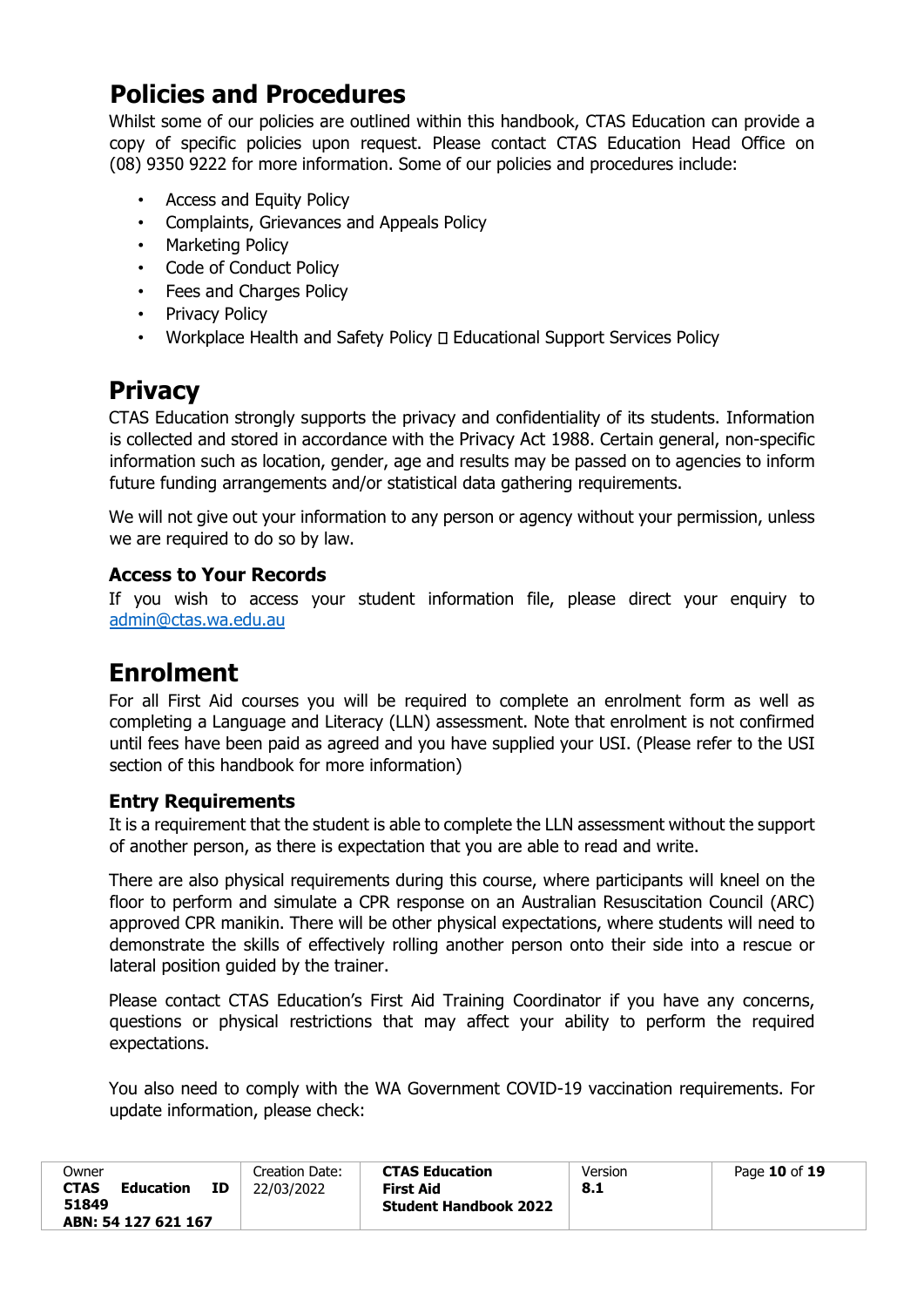[https://www.wa.gov.au/government/covid-19-coronavirus/covid-19-coronavirus-mandatory](https://www.wa.gov.au/government/covid-19-coronavirus/covid-19-coronavirus-mandatory-covid-19-vaccination-information)[covid-19-vaccination-information](https://www.wa.gov.au/government/covid-19-coronavirus/covid-19-coronavirus-mandatory-covid-19-vaccination-information)

# <span id="page-10-0"></span>**Unique Student Identifier (USI)**

A USI is required by all Australians undertaking nationally recognised training. It allows students to link to a secure online record of all qualifications gained regardless of the provider. This system was implemented by the Australian Government in 2015, so it will show student achievements from 1 January 2015 onwards.

As an RTO, CTAS Education cannot issue Certificates or Statements of Attainment without a USI. Therefore, it is mandatory that all students supply their USI upon enrolment.

If you do not have a USI, please visit <https://www.usi.gov.au/students/get-a-usi> [f](https://www.usi.gov.au/students/create-your-usi)or more information, and instructions on how to apply.

# <span id="page-10-1"></span>**Access and Equity**

CTAS Education will work to meet the needs of the community and individuals and/or groups who might be otherwise disadvantaged. This includes providing fair allocation of resources and equal opportunity to access training services. CTAS Education prohibits discrimination based on factors including:

- Gender
- Age
- Marital status
- Sexual orientation
- Race
- Ethnicity
- Religious background
- Parental status

CTAS Education demonstrates a commitment to access and equity by:

- Enrolling students according to a fair and non-discriminatory process
- Making reasonable adjustments to training processes and resources to accommodate student's needs
- Providing suitable access to resources
- Providing suitable and appropriate support
- Ensuring all policies and procedures recognise the diverse needs of students, clients and staff
- Recognising that students come from a variety of backgrounds with varying abilities
- Ensuring there is consistency in the services provided and the implementation of CTAS's policies and procedures
- Providing flexible learning arrangements to address disadvantaged groups of clients and students

It is the responsibility of all staff at CTAS Education to uphold our commitment to Access and Equity principles. If you have questions or concerns, please contact us at [admin@ctas.wa.edu.au.](mailto:admin@ctas.wa.edu.au)

| Owner                    |    | Creation Date: | <b>CTAS Education</b>        | Version | Page 11 of 19 |
|--------------------------|----|----------------|------------------------------|---------|---------------|
| <b>CTAS</b><br>Education | ΙD | 22/03/2022     | First Aid                    | 8.1     |               |
| 51849                    |    |                | <b>Student Handbook 2022</b> |         |               |
| ABN: 54 127 621 167      |    |                |                              |         |               |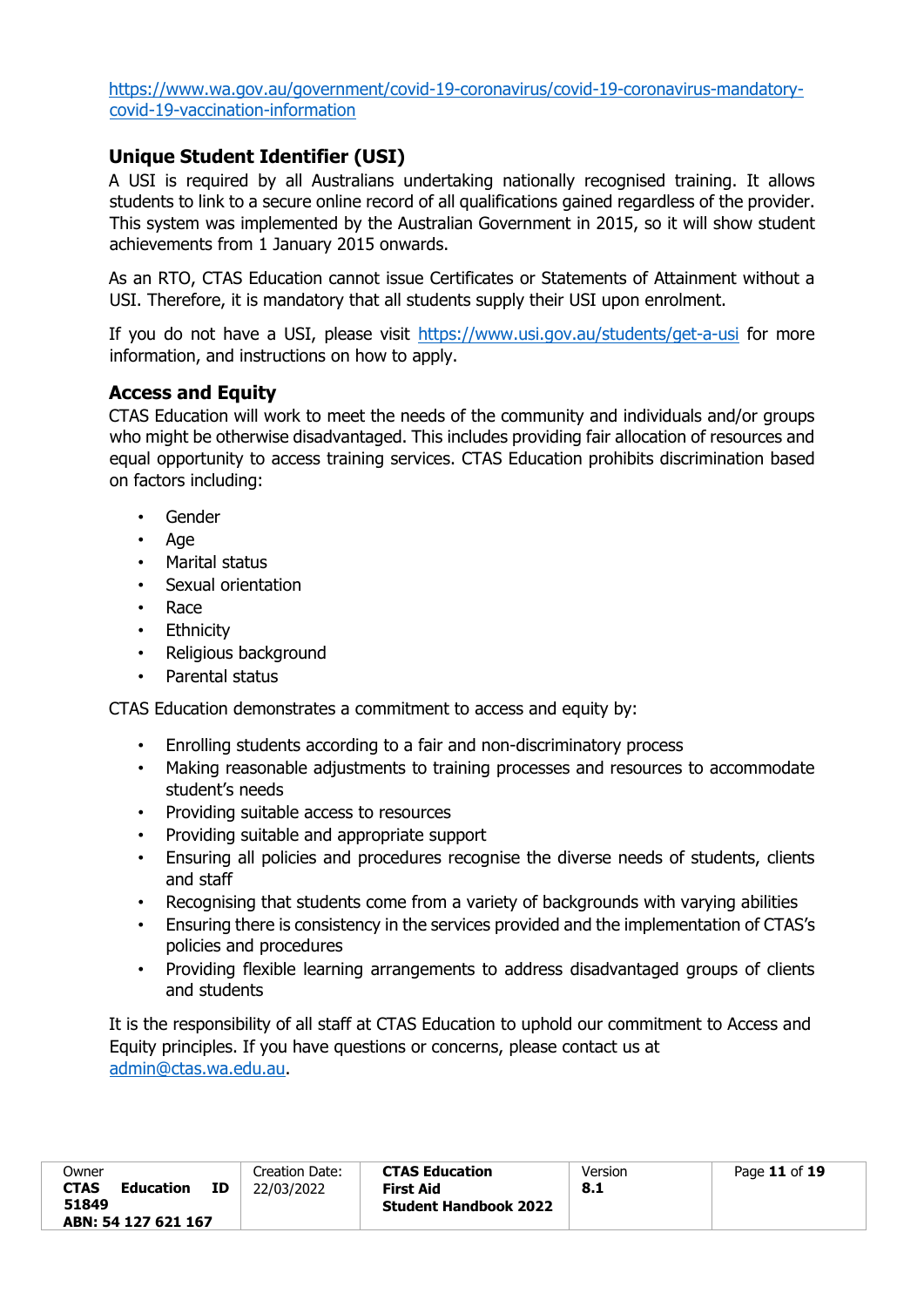# <span id="page-11-0"></span>**Student Support Plans and Other Support Services**

CTAS Education is committed to ensuring we have sufficient and accessible staff, educational services, support services, learning resources and facilities to support, accommodate and enable learners to meet the requirements of their course. CTAS Education endeavours to identify any support individuals may require and develop a student support plan prior to their commencement.

The educational and support services provided by CTAS Education include but are not limited to:

- Pre-enrolment information and course information flyers
- Language, Literacy and Numeracy (LLN) assessment and LLN support session
- Increased access for learners with disabilities
- Learning resources i.e., learner's guide and further readings
- Mediation and referral services as required i.e. support services, counselling
- Flexible delivery of training and assessment
- Learning materials in alternate formats i.e. Larger font
- Learning and assessment contextualised to the real workplace

CTAS Education ensures that suitably qualified trainers (RTOs 2015 1.13-1.16) are available to deliver training and assessment. We strive to ensure that educational and support services meet the needs of the student. We ensure that the learning resources we provide enable students to meet the requirements for the unit of competency and are accessible to the student regardless of location.

CTAS Education also ensures that facilities and equipment accommodate and support the number of students undertaking training and assessment.

CTAS Education is, at all times, concerned for the welfare of its students. If you are experiencing difficulties and/or require counselling or personal support, there are a number of professional organisations well equipped to offer services to help. Included are:

Lifeline: 13 11 14 or [www.lifeline.org.au](http://www.lifeline.org.au/)

Beyond Blue: 1300 22 4636 or [www.beyondblue.org.au](http://www.beyondblue.org.au/) Salvation Army: 13 SALVOS (13 72 58) or [www.salvos.org.au](http://www.salvos.org.au/)

# <span id="page-11-1"></span>**Fees**

CTAS Education's Fees and Charges Policy is documented clearly on our website [\(www.ctas.wa.edu.au\)](http://www.ctas.wa.edu.au/) or can be obtained by contacting CTAS Education.

Costs will be discussed with you at enrolment. All fees are correct as of **20/03/2022** and are subject to change. Please contact CTAS Education if you have any questions related to course fees.

## <span id="page-11-2"></span>**Indicative Course Fees**

| Unit Code | Unit Title                                                     | <b>Course Fee</b> |
|-----------|----------------------------------------------------------------|-------------------|
|           | HLTAID009   Provide cardiopulmonary resuscitation              | \$70.00           |
|           | HLTAID012   Provide first aid in an education and care setting | $$170.00*$        |

\*You may be eligible for state funding. Eligibility criteria applies. The student tuition fees are indicative only and are subject to change given individual circumstances at enrolment

| Owner<br><b>CTAS</b><br><b>Education</b><br>51849 | ΙD | Creation Date:<br>22/03/2022 | <b>CTAS Education</b><br>First Aid<br><b>Student Handbook 2022</b> | Version<br>8.1 | Page 12 of 19 |
|---------------------------------------------------|----|------------------------------|--------------------------------------------------------------------|----------------|---------------|
| ABN: 54 127 621 167                               |    |                              |                                                                    |                |               |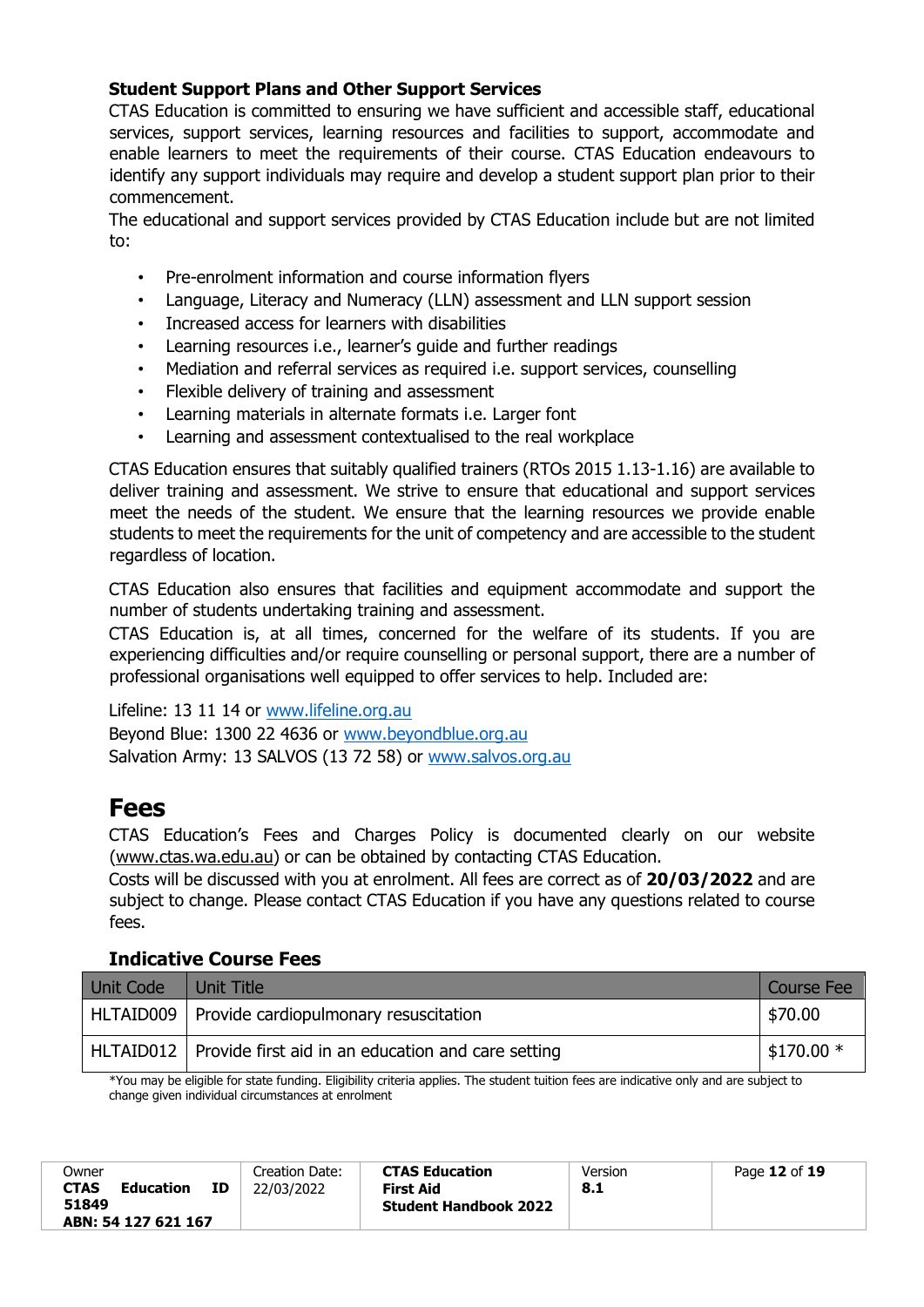The student fees are indicative only and are subject to change given individual circumstances at enrolment. Additional fees may apply such as travel and resource fees.

Please note that CTAS Education will not accept pre-paid fees in excess of a total of \$1500.00

#### <span id="page-12-0"></span>**Replacement of Training Materials**

CTAS Education will charge a fee to replace any lost training and/or assessment materials that have been previously issued to you. Please speak with your First Aid Training Coordinator or contact CTAS Education Head Office on (08) 9350 9222 if replacement materials are required.

#### <span id="page-12-1"></span>**Re-issue of Transcripts**

An administration fee of \$50.00 applies for CTAS Education to re-issue a copy of your Certificate or Statement of Attainment.

#### <span id="page-12-2"></span>**Payment Options**

Payment of course fees can be made to CTAS Education via:

- Bank Deposit/Electronic funds transfer
- Credit card
- Cheque

Fees must be paid at least 7 days prior to course commencement unless prior approval has been given by CTAS Education Management.

Please note that outstanding fees may result in the cancellation of your enrolment.

#### <span id="page-12-3"></span>**Refunds**

As per the DTWD Fees and Charges Policy and individual's Consumer Rights, students are entitled to a full refund of fees and charges where:

- A course is cancelled or re-scheduled to a time or location unsuitable to the student.
- A student is not given a place due to the class being full.
- A student withdraws prior to course commencement due to a serious illness, injury or disability that prevents the student from attending the course. (Medical certificate is required).

There are NO other grounds for refunds.

# <span id="page-12-4"></span>**Course Information**

The details for each first aid course that we offer can be found on our website at <https://www.ctas.wa.edu.au/first-aid/> [o](https://www.ctas.wa.edu.au/first-aid/)r you can refer to your course outline.

## <span id="page-12-5"></span>**Duration**

How long your course will take depends on a number of factors. Included are your own efforts and commitment to completing written and practical assessments in the time indicated, the structure of your requested course and if you were deemed competent or not yet competent upon completion of the assessment tasks.

The expected duration of the First Aid Training for the unit HLTAID0012 is 20 hour, which combined 9 hours face to face delivery and 11 hours self-paced pre-course MCQs.

| Owner<br><b>CTAS</b> | Education           | ΙD | Creation Date:<br>22/03/2022 | <b>CTAS Education</b><br>First Aid | Version<br>8.1 | Page 13 of 19 |
|----------------------|---------------------|----|------------------------------|------------------------------------|----------------|---------------|
| 51849                | ABN: 54 127 621 167 |    |                              | <b>Student Handbook 2022</b>       |                |               |
|                      |                     |    |                              |                                    |                |               |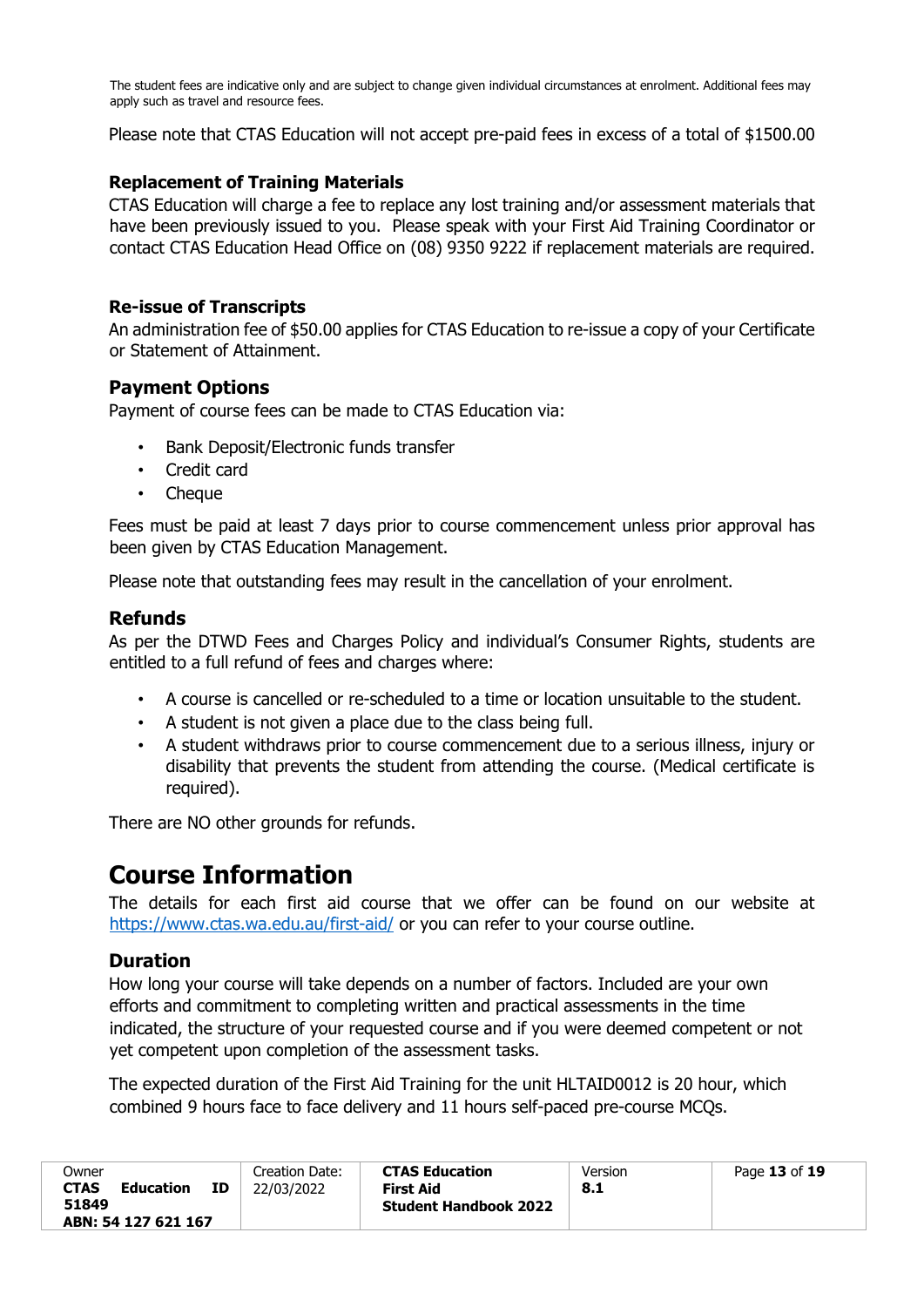And the expected duration of the unit HLTAID009 is 5.5 hours which combined 4 hours face to face delivery and 1.5 hours self-paced pre-course MCQs.

The actual timing and structure of the course is dependent on various factors, including trainer availability, client requirements, hours and days of operations, WA COVID-19 mandatory restrictions etc. For more information, please contact the First Aid Training Coordinator.

# <span id="page-13-0"></span>**Student Participation**

Students are expected to make satisfactory progress in their participation for each assessment task, regardless of written or practical based assessments. If a student is having difficulties in the progress of their assessment, they are expected to take all possible steps to improve their performance.

If a student is identified as not participating and/or achieving satisfactory progression, the first step will be for the First Aid Training Coordinator to seek understanding of the reason/s. Formal intervention strategies may be required in order to address the specific issues preventing the student from achieving successful outcomes, this will be at the discretion of the First Aid Training Coordinator.

#### <span id="page-13-1"></span>**Attendance**

All face-to-face classes are compulsory. Therefore, CTAS Education expects student to attend all scheduled classes. Non-attendance will impact your ability to successfully complete all assessments and/or course requirements.

Student attendance is documented and monitored throughout all courses.

If you are going to be absent from class you will need to contact CTAS Education First Aid Training Coordinator, Melissa Yule: 0452 137 857

In the unlikely event that CTAS Education has to postpone or change a class you will be contacted as soon as practicable by phone/text/email to advise of the changes.

# <span id="page-13-2"></span>**Training and Assessment Strategies**

CTAS Education staff are appropriately qualified and have sufficient, relevant industry experience to train and assess the courses delivered by CTAS Education**.**

Our methodologies regarding training and assessment work toward ensuring our processes meet national assessment principles including Recognition of Prior Learning (RPL), Recognition of Current Competencies (RCC) and Direct Credit Transfer (DCT). All courses are assessed under the competency-based training and assessment criteria established under the AQF.

#### <span id="page-13-3"></span>**Flexible Learning and Assessment**

Included in our training and assessment strategies are practices that promote flexibility in learning and assessment. This means we will work with you to provide options that are responsive to your individual needs, preferred learning style and that maximise learning outcomes and access to learning activities. Please discuss with your first aid trainer for more information of flexible learning and assessment options.

| Owner                                                    |    | Creation Date: | <b>CTAS Education</b>                     | Version | Page 14 of 19 |
|----------------------------------------------------------|----|----------------|-------------------------------------------|---------|---------------|
| <b>CTAS</b><br>Education<br>51849<br>ABN: 54 127 621 167 | ΙD | 22/03/2022     | First Aid<br><b>Student Handbook 2022</b> | 8.1     |               |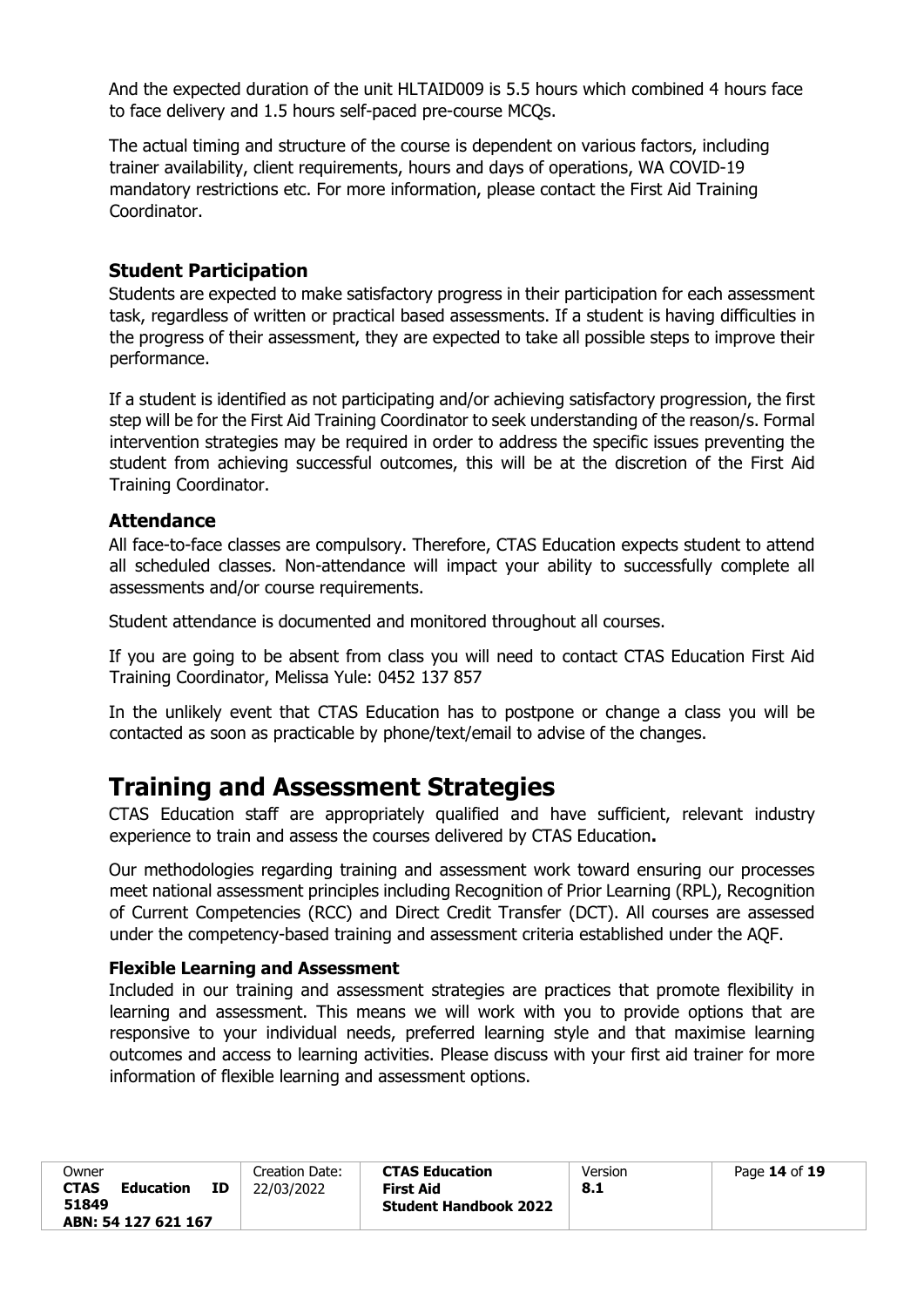# <span id="page-14-0"></span>**Resources**

Upon enrolment, you will be issued with a learner guide. You will need to supply your own stationery materials.

You will also be provided with handouts, first aid training resources and further readings throughout your course.

# <span id="page-14-1"></span>**Recognition Processes**

CTAS Education offers assessment processes that enable recognition of competencies currently held, regardless of how, when or where the learning occurred. These are detailed below:

## <span id="page-14-2"></span>**Recognition of Prior Learning**

Recognition of Prior Learning (RPL) is an assessment process that involves making a judgment on the skills and knowledge an individual has as a result of past study and/or experience. The aim of RPL is to recognise your existing competencies without having to go through the complete processes of training and assessment. You will still need to provide evidence though, upon which your assessor can base their judgement. Evidence must be:

- Authentic it must be your own work
- Sufficient it must demonstrate competence over a period of time, that the competencies can be repeated, and the evidence must be enough so that the assessor can make an accurate judgement regarding competency
- Current it must demonstrate up-to-date knowledge and skills i.e. from the present or the very-recent past
- Valid it must be relevant to what is being assessed

You may be eligible to apply for RPL these are assessed on a case-by-case basis. Please contact your First Aid Training Coordinator to discuss your options.

## <span id="page-14-3"></span>**Recognition of Current Competencies**

Recognition of Current Competencies is a recognition process similar to RPL. It applies if a student has "…previously successfully completed the requirements for a unit of competency…and is now required to be reassessed to ensure the competence is being maintained".

(Taken fro[m: http://www.skillsrecognition.net.au/key-terms\)](http://www.skillsrecognition.net.au/key-terms)

## <span id="page-14-4"></span>**Credit Transfer**

CTAS Education recognises AQF qualifications and Statements of Attainment that have been issued by other RTOs. Credit transfer may be applied to Units of Competency and related qualifications that have been studied in the past. To apply for a direct credit transfer you will need to supply a copy of your official documentation (certificates and/or statements). For full details on the requirements for credit transfer applications, please contact your trainer.

## <span id="page-14-5"></span>**Foundation Skills**

All training and assessment delivered by CTAS Education contains Foundation Skills. Foundation Skills are a mandatory component of Units of Competency.

They are non-technical skills that support participation in the workplace, the community, and adult education and training. Examples of Foundation Skills include things such as

| Owner<br><b>CTAS</b><br><b>Education</b> | ΙD | Creation Date:<br>22/03/2022 | <b>CTAS Education</b><br>First Aid | Version<br>8.1 | Page 15 of 19 |
|------------------------------------------|----|------------------------------|------------------------------------|----------------|---------------|
| 51849                                    |    |                              | <b>Student Handbook 2022</b>       |                |               |
| ABN: 54 127 621 167                      |    |                              |                                    |                |               |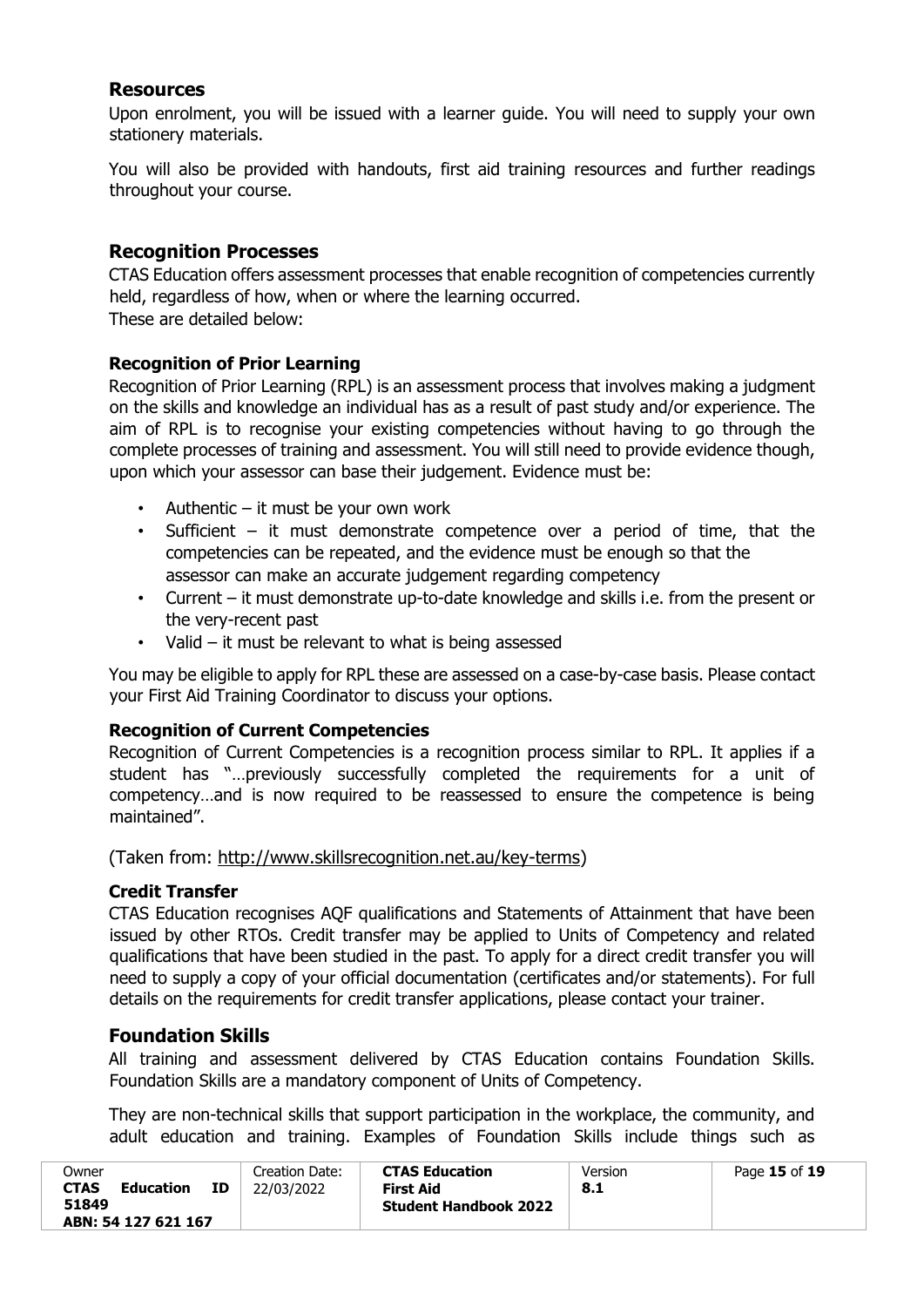communication skills, literacy skills (reading, writing and numeracy), interacting with others, and skills to effectively participate in the workplace such as teamwork, problem solving, and self- and time-management.

Foundation Skills are prevalent in the training and assessment of all units of competency.

# <span id="page-15-0"></span>**Superseded or Deleted Training Products**

CTAS Education believes that all learners are entitled to complete a qualification or course that most closely represents the current skill needs of the industry. A qualification or unit of competency being superseded or discontinued is an indication that the industry needs have changed.

CTAS Education will ensure that no students will be enrolled into a training product that has been deleted or removed and that no students will be disadvantaged by these processes.

# <span id="page-15-1"></span>**Course Completion**

Completion of your course is when you have completed all practical and written assessment requirements for the unit and have been deemed competent in the skills set required.

# <span id="page-15-2"></span>**Assessment Information**

# <span id="page-15-3"></span>**Submitting Assessments**

Please ensure your name is on each and every page of the assessment. Your full assessment must be submitted with a CTAS Education Assessment Cover sheet, which is supplied on the final page of your assessment booklet. You will need to submit your assessment booklet by the end of the course by handing it to the First Aid Training Coordinator. Ensure you talk to your First Aid Training Coordinator to clarify anything that is not clear to you.

## <span id="page-15-4"></span>**Resubmissions**

If you receive feedback to say your practical or written submission was 'Not Yet Competent', you will need to provide more evidence to support your claim for competency. This may include re-doing some of the written questions, re-attempting to demonstrate the required skills or task. At the First Aid Training Coordinator's discretion, you may be required to undertake further training before resubmitting your assessment requirements, this will be discussed at the time of your course. CTAS Education may charge a fee for further training, this will be discussed with the First Aid Training Coordinator.

Talk to your First Aid Training Coordinator for more information. All of the staff at CTAS Education will take every reasonable effort to help you succeed in your course.

## <span id="page-15-5"></span>**Assessment Feedback**

You will receive feedback regarding the outcome of each of your assessment tasks. To be deemed 'Competent' against a nationally accredited unit, you must meet the requirements for all elements within that unit.

## <span id="page-15-6"></span>**Plagiarism**

All work that you submit must be your own. You will be required to sign the Assessment Cover sheet declaring that this is the case.

| Owner<br><b>CTAS</b><br><b>Education</b><br>51849 | ΙD | Creation Date:<br>22/03/2022 | <b>CTAS Education</b><br>First Aid<br><b>Student Handbook 2022</b> | Version<br>8.1 | Page 16 of 19 |
|---------------------------------------------------|----|------------------------------|--------------------------------------------------------------------|----------------|---------------|
| ABN: 54 127 621 167                               |    |                              |                                                                    |                |               |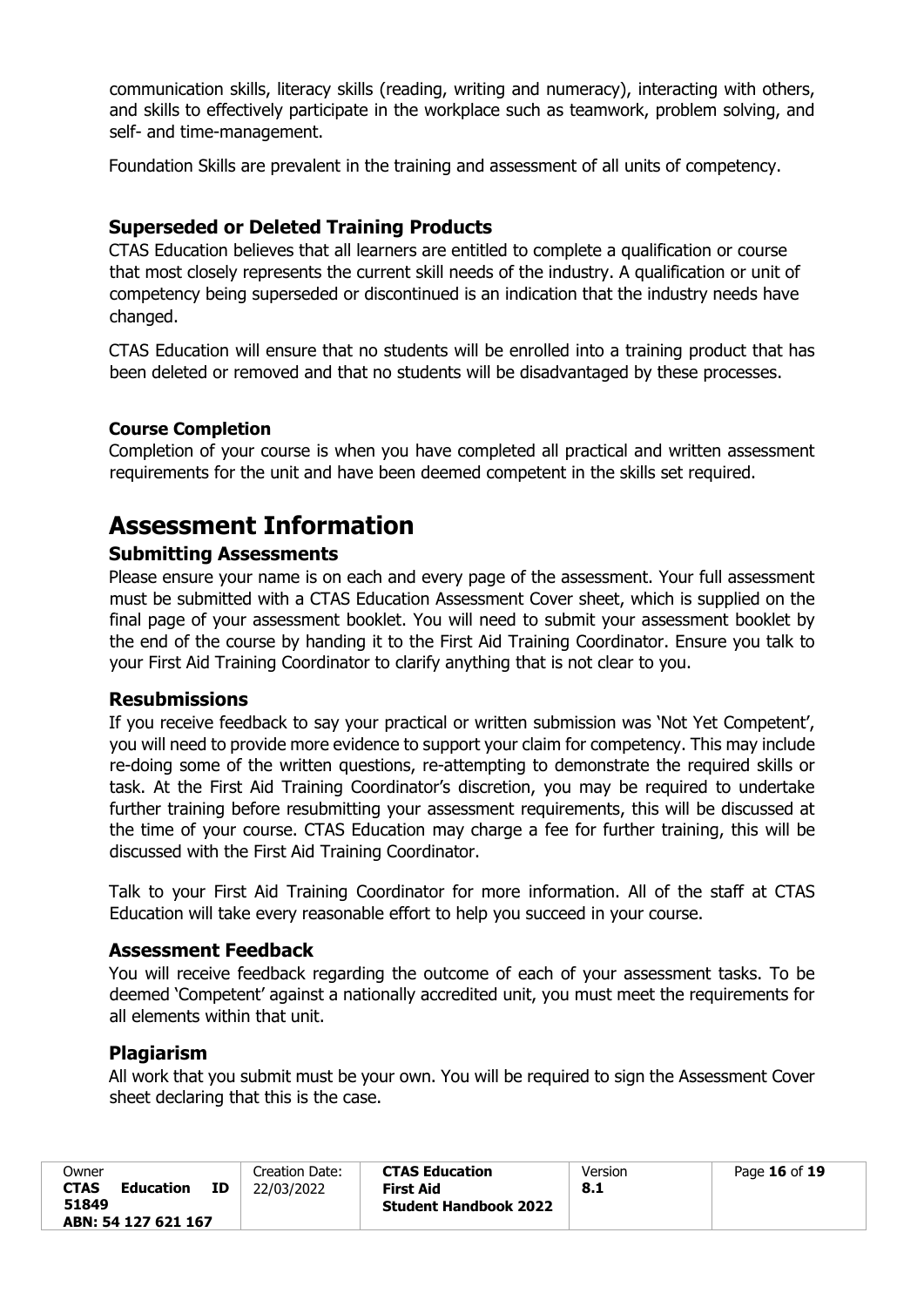Plagiarism is taking someone else's work and/or ideas and passing them off as your own. It is a form of cheating and is taken seriously by CTAS Education. To help you understand, the following are examples that constitute plagiarism:

- Copying sections of text from another student's assessment
- Presenting work that was done as part of a group as your own, without your participation in the task

Plagiarism and cheating are serious offences. Students engaging in this behaviour will face disciplinary action.

# <span id="page-16-0"></span>**Appeals**

Whilst as a student, you are able to lodge an appeal if you disagree with a decision regarding an assessment outcome, you are encouraged to speak with your First Aid Training Coordinator in the first instance. If you are not satisfied with the outcome of that discussion, you may request a formal review of the assessment decision. Follow CTAS Education's Complaints, Grievance and Appeals policy to lodge an appeal.

# <span id="page-16-1"></span>**Where to Get Help**

Talk to your First Aid Training Coordinator for help in understanding how to complete your assessments. They are happy to support you during class times or at the end of the class or during breaks. Alternatively, you can contact them at our office on (08) 9350 9222 or via their direct email address or mobile number provided.

# <span id="page-16-2"></span>**Student Conduct**

Just as CTAS Education has a responsibility to meet expectations of students, legislation, and regulations, so too, do students have obligations they are expected to meet. It is expected that students will participate with commitment in their assessment tasks, demonstrate appropriate behaviour when interacting with other students and behave in a manner that does not contravene workplace health and safety or the principle of respect for others.

CTAS Education views student misconduct seriously. We expect that our students will behave in an honest, respectful manner appropriate for a learning environment, and in a way that will uphold the integrity of the RTO. Consequences of student misconduct vary up to and including expulsion from the course. Examples of student misconduct include, but are not limited to:

- Academic misconduct including plagiarism and cheating
- Harassment, bullying and/or discrimination
- Falsifying information
- Any behaviour or act that is against the law
- Any behaviour that endangers the health, safety and wellbeing of others
- Intentionally damaging equipment and/or materials belonging to CTAS Education and/or a partner organisation such as a training venue or workplace

Consequences for misconduct will depend on the severity and frequency of the breach and include, but are not limited to:

- Formal reprimand (warning)
- Suspension from the course
- Student to reimburse the costs incurred by any damage caused
- Cancellation of the course without refund and/or credit

| Owner<br><b>CTAS</b><br>51849 | Education           | ΙD | Creation Date:<br>22/03/2022 | <b>CTAS Education</b><br>First Aid<br><b>Student Handbook 2022</b> | Version<br>8.1 | Page 17 of 19 |
|-------------------------------|---------------------|----|------------------------------|--------------------------------------------------------------------|----------------|---------------|
|                               | ABN: 54 127 621 167 |    |                              |                                                                    |                |               |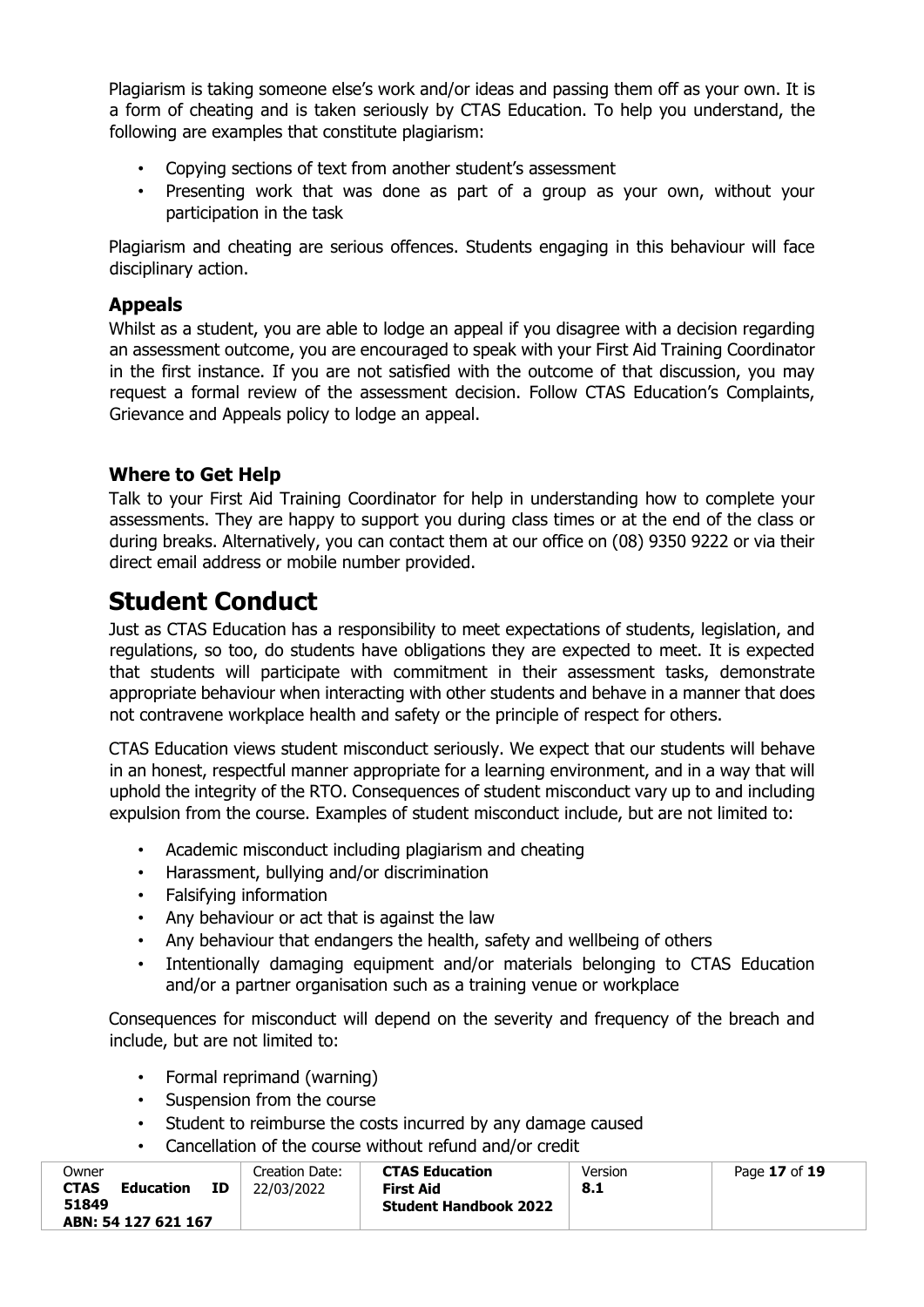• Matter referred to the police

Students found guilty of misconduct have a right to lodge an appeal by following our Complaints Grievances and Appeals process.

# <span id="page-17-0"></span>**Workplace Health and Safety**

Workplace health and safety legislation applies to everyone at CTAS Education. All staff, students and visitors have a responsibility to ensure the workplace is safe and that their own actions do not put the health and safety of others at risk.

<span id="page-17-1"></span>Please report any incident or hazard immediately.

# **Positive Learning environment**

At CTAS Education we strive to provide positive learning environments for all students. To assist with this, we ask that all students:

- are punctual
- show respect for fellow students, supervisors and CTAS Education staff
- demonstrate a commitment to learning
- have a sense of humour
- cooperate with others

# <span id="page-17-2"></span>**Appropriate Dress Standards**

CTAS Education expects students to adhere to appropriate standards of dress at all times. Appropriate and comfortable clothing is required for participating in a First Aid training course, due to assessment requirements that expect you to kneel on the floor to perform simulated CPR practice.

## <span id="page-17-3"></span>**Confidentiality**

Within the Early Childhood profession, you are bound by professional standards of confidentiality. This also applies to students, completing our first aid courses, whether working in Early Childhood Centers or not. You will be required to maintain confidentiality in relation to personal information shared within a first aid training course.

## <span id="page-17-4"></span>**Smoking, Drugs and Alcohol**

CTAS Education is a smoke-free workplace. Smoking is prohibited in all buildings and there is to be no smoking within four metres of a building entrance and students will not be provided with cigarette/smoking breaks.

Any student under the influence of drugs and/or alcohol is not permitted on CTAS Education premises, to use CTAS Education facilities or equipment, or to engage in any CTAS Education activity.

People taking prescription medication have a duty to ensure their own safety, and that of others, is not affected.

# <span id="page-17-5"></span>**Student Feedback**

CTAS Education is dedicated to ensuring its practices are constantly reviewed to ensure best possible outcomes. This approach to continuous improvement relies on input from students regarding their experiences whilst participating their course. We welcome feedback at any time but will also specifically ask for it at the completion of your study via a written satisfactory

| Owner                    |    | Creation Date: | <b>CTAS Education</b>        | Version | Page 18 of 19 |
|--------------------------|----|----------------|------------------------------|---------|---------------|
| <b>CTAS</b><br>Education | ΙD | 22/03/2022     | First Aid                    | 8.1     |               |
| 51849                    |    |                | <b>Student Handbook 2022</b> |         |               |
| ABN: 54 127 621 167      |    |                |                              |         |               |